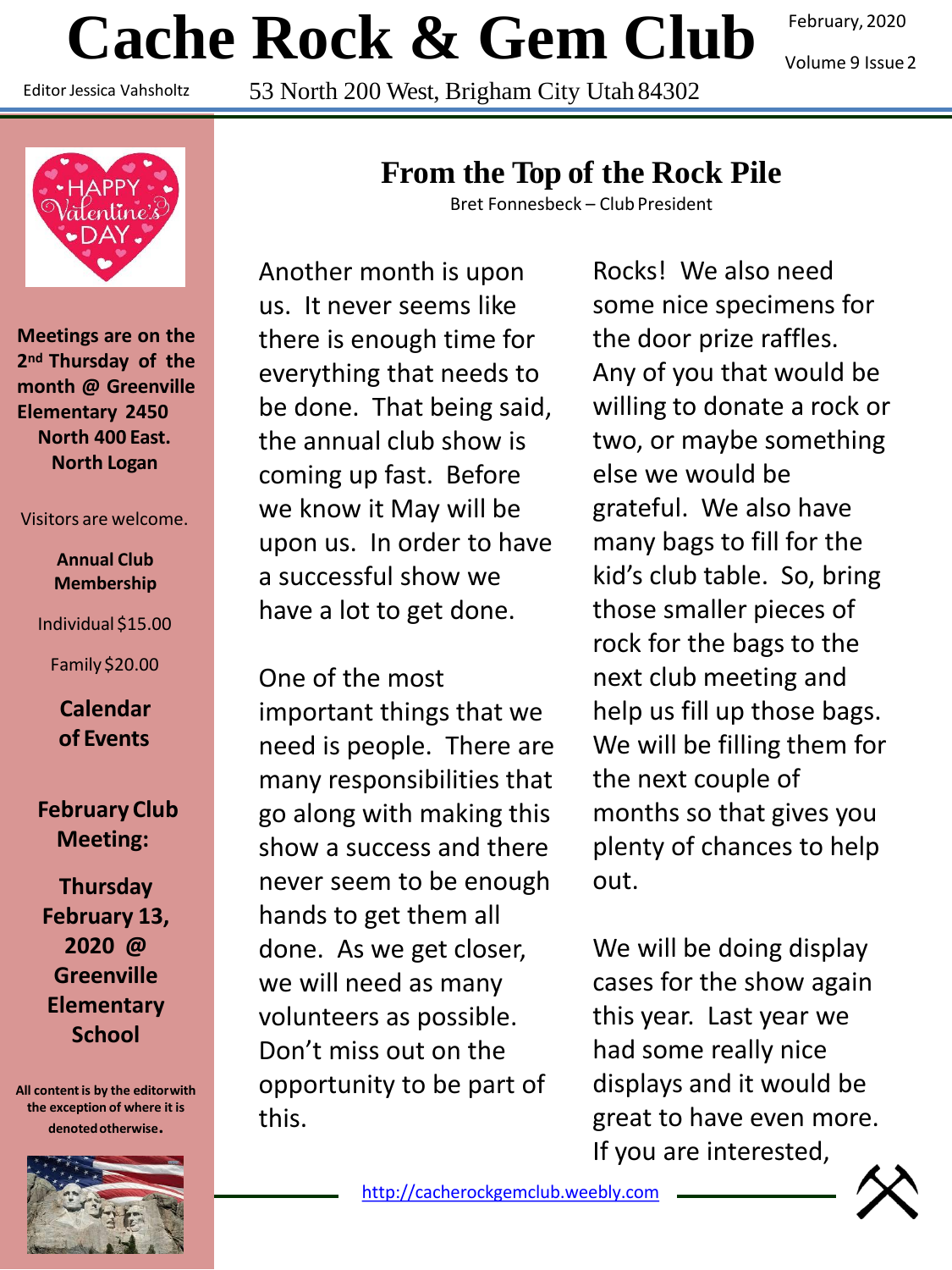# **Presidents Message Continued:**

# **Upcoming Event at USU**

please let us know.

We still have committees that have openings on them. If you are interested in helping out, please let me know. Serving on a committee is a great way to contribute to the success of the club.

Please remember that the deadline for club dues to be in is February 29<sup>th</sup>. We will be printing a club directory this year and if you want to be in the directory, we need your membership info before then. There is a new membership/renewal application on the website that we need filled out and returned by then. You can mail it or bring it to the club meeting. Of course we will continue to take applications after this date and please don't assume you are on the list. If you haven't turned in a paper, you probably are not.

**February's meeting is on the 13th at 7:00 PM at the Greenville Elementary.** The address is 2450 N 400 E, North Logan. We would love to see you there. Come on out and visit with old friends and make some new ones.

I am getting excited for the spring weather to come and I am ready to get out and do some rockhounding. I am looking forward to this coming year. Let's make it a great one.

Thanks for all you do,

**Bret Fonnesbeck President Cache Rock and Gem Club**



# **First Presidents Message**

Thanks all of you who filled out our information questions on the membership application last month. We gained some great insight into what everyone has experience in and what everyone would like to learn more of. From the questions we found that the number one topic members would like to learn more about was minerals/geology. Also, we found that the number one favorite rock/gem/mineral was the amethyst. So for this month's program we will highlight the amethyst. Learning more about it's legacy, ancient history, locations, healing powers and gem stone classification. See you all next week!

**Patrick Carroll 1 st VP Cache Rock and Gem Club**

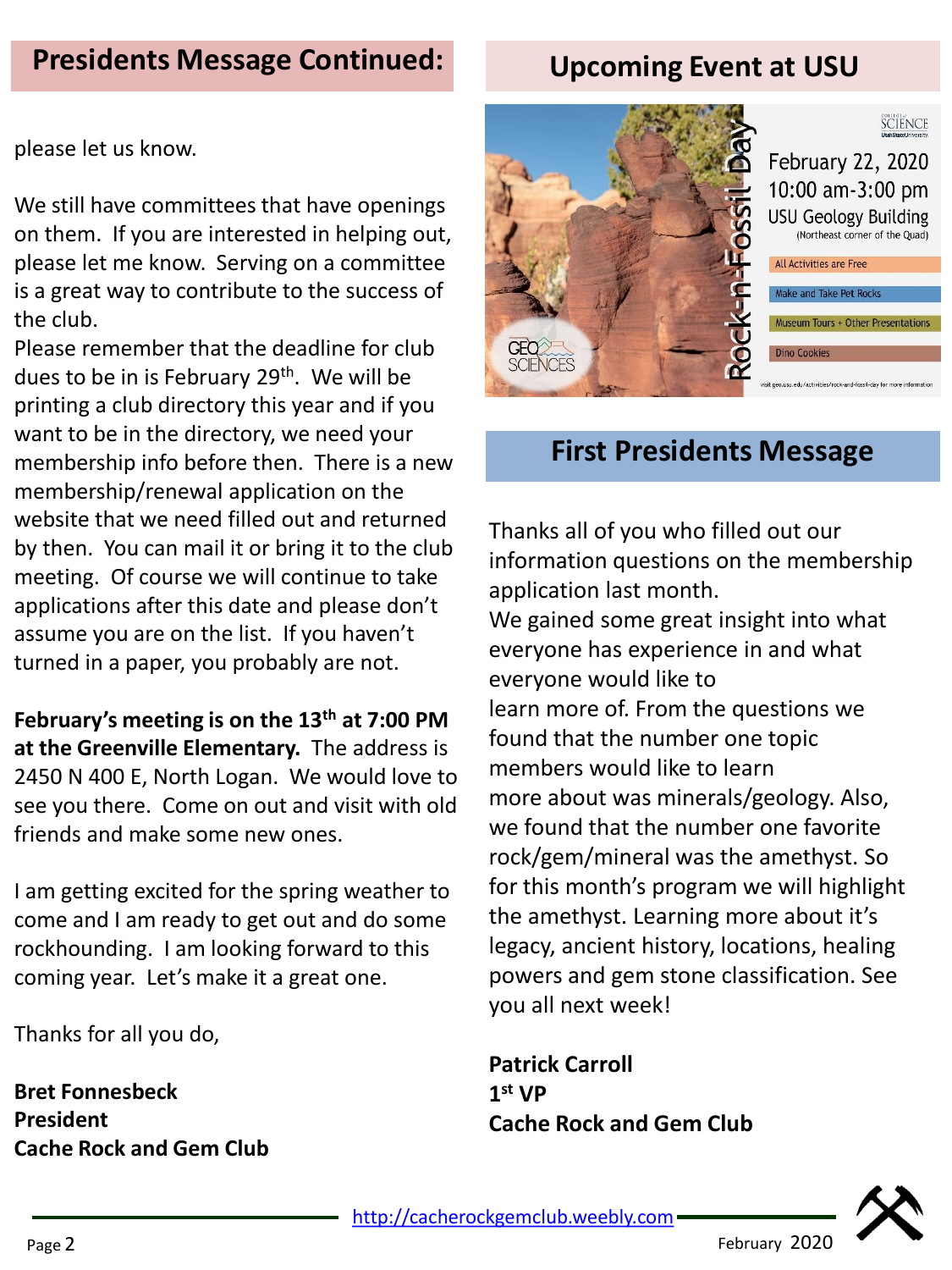# **Dave's Trip Committee Update**

Our trip committee got together a couple of weeks ago and this year we decided to do things a little differently. We will be doing two, possibly three trips per month, one club trip the Saturday after club meeting, another possibly a weekend trip later in the month, and an exploratory trip. The exploratory trips may not be every month, but they will be often. The first trip of the year will be Wendover, this trip will be April  $4<sup>th</sup>$  or  $18<sup>th</sup>$  depending on the weather, for those that have been with us before, it will be a little different. One of our group found where the moss agate is, depending on how long we are there, we may hit a couple of other spots that have good stuff as well. We also have another trip planned for topaz the weekend of April 24<sup>th</sup>-26<sup>th</sup>. In May we will be going to the blue forest for the club trip on May 23<sup>rd</sup>. We have a lot of new places we want to check out this year. It will be an interesting year with hopefully a lot of new stuff, more details to come in the near future.

Dave

## **Chairman of the Board Message**

We are headed into another year for the club and I see some big changes coming. We have been discussing field trips, exploration trips and other fun things for the year. I will still be chairman over the Rock Show, and I am hoping that it will be even bigger and better this year. Bret and I have met with the building person

and have everything ready to go for May  $13<sup>th</sup>$ ,  $14<sup>th</sup>$ ,  $15<sup>th</sup>$  and  $16<sup>th</sup>$ . We are going to need a lot more help again as this is a much bigger venue than Bridgerland. The first thing we need to do is to start filling rock bags and getting other rocks ready for the silent auction. If any of you have rocks for either area, please get back with me so we can get them assembled so we can have some idea of the amount we have.

Another thing that we need to get planned are the display cases. We really want to have a few more than last year so if you can do a display case, get with Jay Anderson and give him your name for a case. I think that we have about 20 cases so when they are gone they are gone. We want to extend the cases out into the main hall as they do draw peoples attention.

We also need someone to take over the Kids tables and keep them running smoothly. That area is another big draw so we need to make sure it is organized and we have plenty of help.

We will need to also have help with the food in the kitchen. If you have a food handlers permit we would like you to help us whenever you have some time. This area is probably the busiest in the whole show so we need to have plenty of help. It is not necessary for everyone who helps to have a permit, but someone who has one should be on site.

[http://cacherockgemclub.weebly.com](http://cacherockgemclub.weebly.com/) **Page 3** February 2020<br>Page 3 February 2020

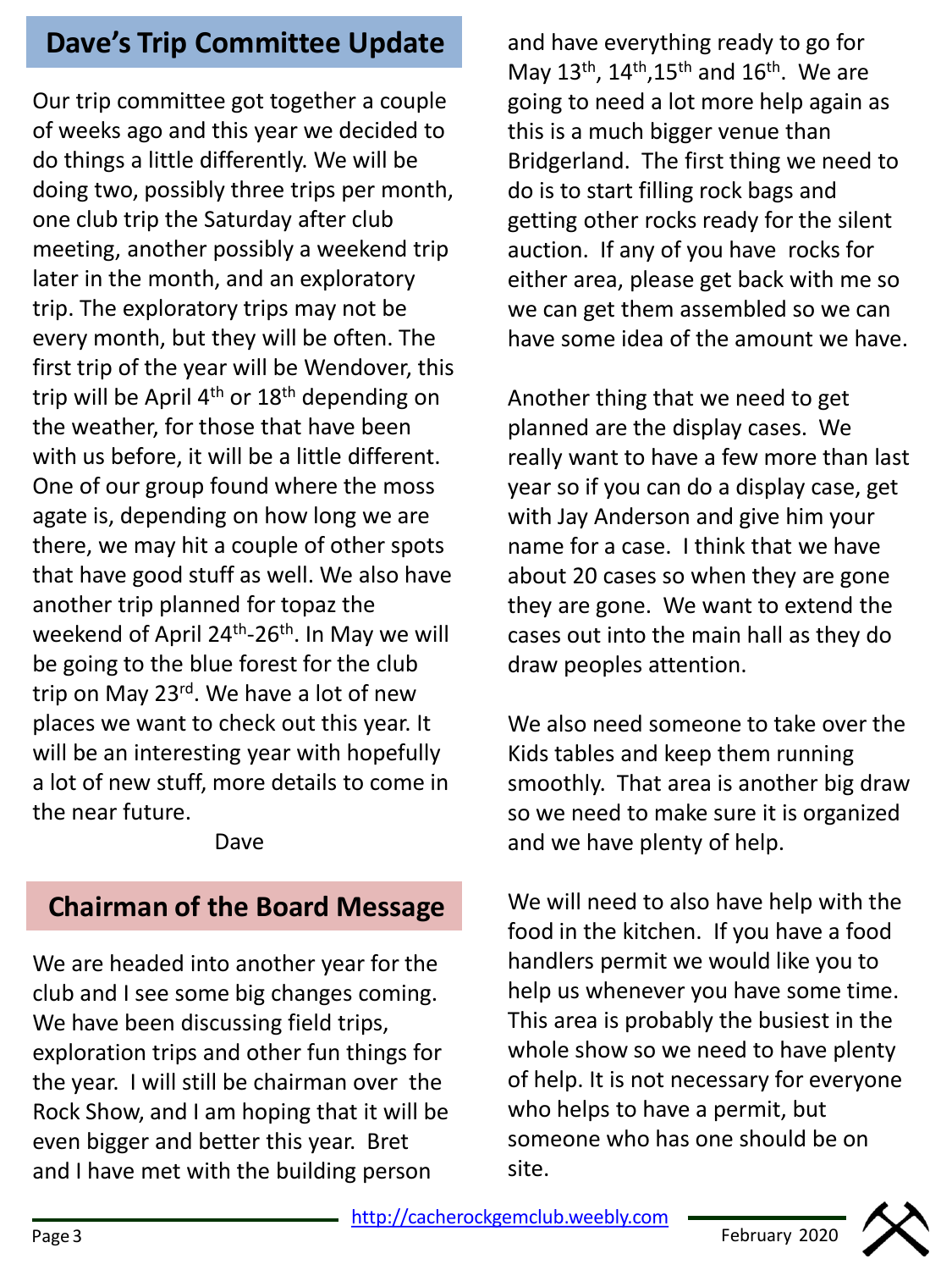#### **February Birthstone**

Amethyst is purple quartz and is a beautiful blend of violet and red that can be found in every corner of the world. The name comes from the Ancient Greek, derived from the word *methustos*, which means "intoxicated." Ancient wearers believed the gemstone could protect them from drunkenness. Courtesy: Wixon Jewelers



**Junior Members in Action**









## **Chairman of the Board Message Cont:**

If you were out on one of the field trips and have photos, we would like to get a copy of them so that we can put the photos onto the Tron to show. This was a big hit last year and we had a lot of good comments from the people who saw them. We are again expecting 1000 kids from the schools in the area and we should get 2000 to 4000 people showing up for the show. As we get closer to show time, I will keep you posted as to what still needs to be done but if each of you will please let us know where you would prefer to help we would really appreciate it. This show is a group effort and cannot be a success without everyone's help. See you at club meeting.

**Gary Warren. Chairman of the Board Cache Rock and Gem Club**





Turn these crystal drawings into mineral faces!! You could even put arms and legs on them, too. How about ears?! Have fun.







[http://cacherockgemclub.weebly.com](http://cacherockgemclub.weebly.com/)





Courtesy kidsloverocks.com



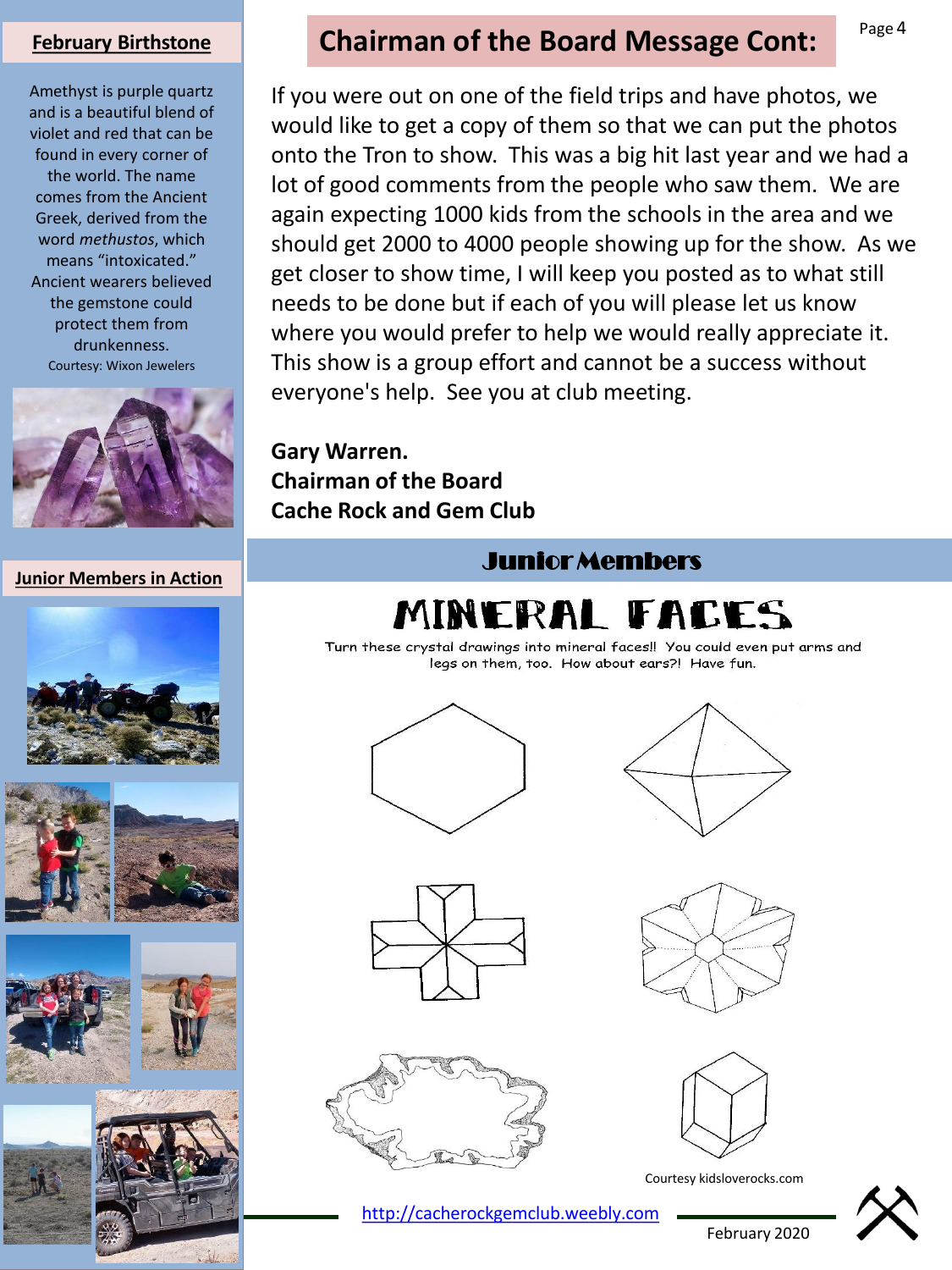#### **Club Spotlight of the Month Jay Andersen**



Jay Andersen has lived in the valley for about 20 years and has lived in Logan for about 15. He has three kids and 43 descendants. While he is originally from Hyrum, Utah he has lived in many places including North Dakota, Idaho, Kansas. His work, some of which involved him being a Building Manager and a vice president of said position, also caused him to travel extensively, bringing him to California, Idaho, Montana, Michigan, Wisconsin, Minnesota, British Columbia, Manitoba, Nova Scotia, Ontario, Guatemala, and West Germany!

He's been a member of the Cache Rock and Gem club for about 14 years and was the first board member of the club. Jay was also a member of the Northwest Federation from 1968-1974 and was the Federation Director in 1971. He single-handedly composed the Northwest Federation's Directory in that year.

The first time Jay was introduced to rocks was when he was around 7 or 8 years old, when he talked to his neighbor, Dalton Reed. Reed was a milk collector for the Dairy Herd Improvement Association. One day, Jay asked him what he did with the milk, and so Reed invited him over. He demonstrated the hand-driven centrifuge and let Jay give it a try. At first, Jay could barely move the thing, but the more he cranked it the faster and easier it got. Afterward, Reed's wife, Agnes Reed, invited the two for cold milk and cookies, which was a luxury for Jay because his family didn't have a fridge yet. After they ate, Reed introduced Jay to his rock collection and gave him a large piece of variscite. Dalton Reed was one of the charter members of the Cache Rock and Gem Club.

Jay doesn't have a favorite rock or mineral because he says, "It changes every time I cut one," although he does appreciate a good banded agate or oolite concretion. But to Jay, the fun is found in cutting the rocks open and discovering the hidden beauty within.

He has an extensive collection of rocks, minerals and fossils, filling up much of his house, although he somehow manages to keep it organized. His collection includes ammonites, oolite stone, carved malachite animals, aragonite specimens, large pyrite cubes, bright fluorescent minerals, quartz points, top-place-winning faceted stones (which he faceted himself), many types of fossils, cabs and slabs of all sorts, and of course, his piece of variscite from Dalton Reed.

Jay has rockhounded around many places in the western United States. One of his favorite spots is Hubbard Basin, which is about 30 miles south of Jackpot, Nevada. Another notable place he's been to is Spencer Opal Mines, where he found a piece that was so big that he could wrap his arms around it!

When Jay finds a rock, he knows what to do with it. He enjoys faceting, slabbing, drilling, cabbing, and making buttons out of the stones. And when it comes to fossils, he can make them pop out of the sandstone by carefully using his sandblaster to bring out the intricate details.

In addition to rockhounding and crafting rocks, Jay enjoys birdwatching, fishing, silverwork, casting rings, using metal clay, enameling on copper, and woodworking. He makes good quality walking sticks and has made some beautiful wooden furniture. He also carves the wood into cowboy portraits and wildlife, which makes sense, because his favorite places to travel to are the desert and mountains.

Jay seems to make a point to enjoy life, and that definitely shows in his hobbies, work, and craftsmanship, and he certainly helps others and to do the same. His warm personality and generosity have been a huge asset to the club.



[http://cacherockgemclub.weebly.com](http://cacherockgemclub.weebly.com/)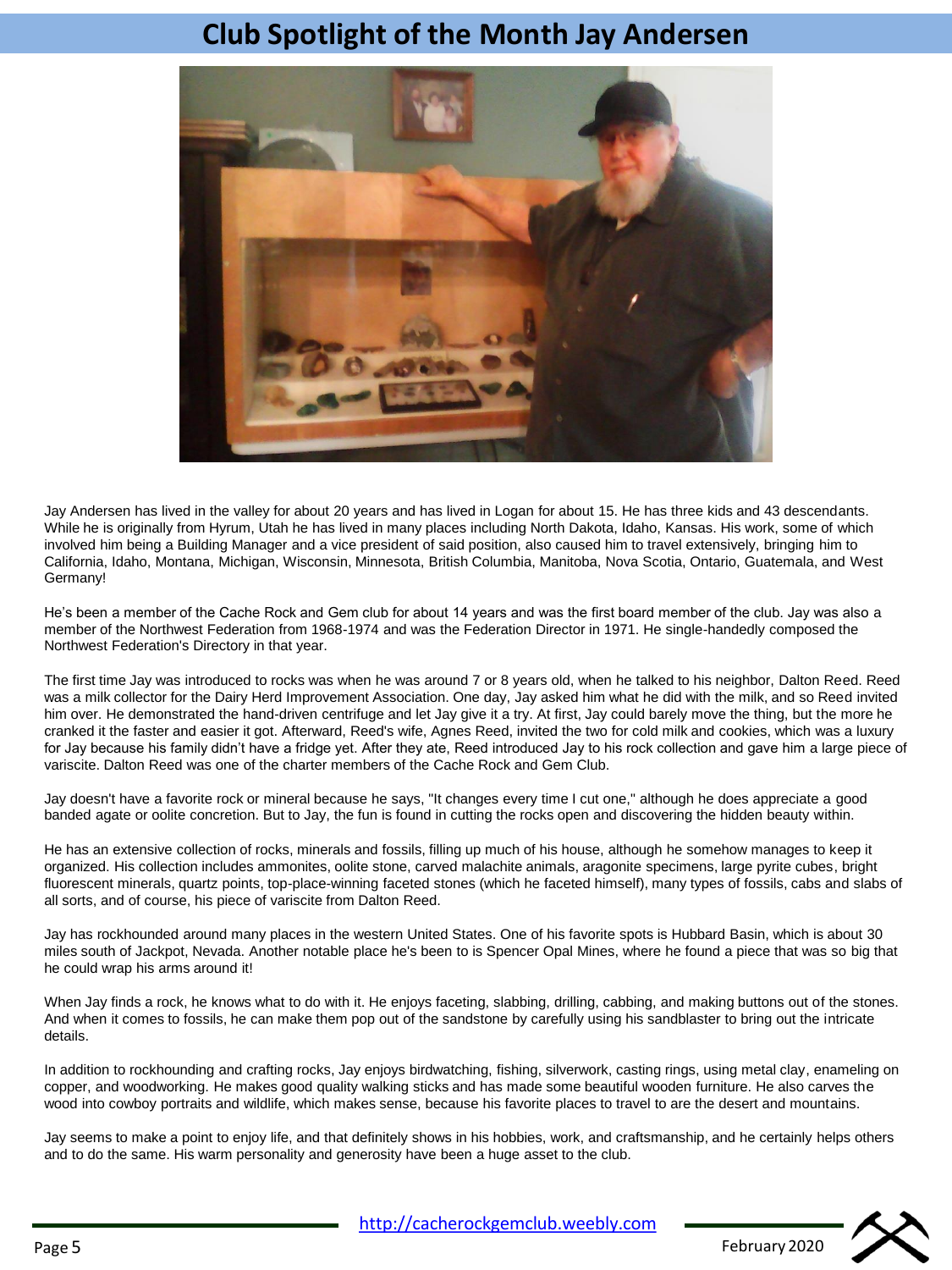### **Upcoming Shows in the Neighborhood**

#### **ROCKS A PLENTY IN 2020**

OWYHEE GEM AND MINERAL SOCIETY **66th ANNUAL** 

**ROCK & GEM SHOW** O'Connor Field House 2200 Blaine, Caldwell, Id

Saturday March  $7^{\text{th}}$  2020 10 am to 6 pm<br>Sunday March  $8^{\text{th}}$  2020 10 am to 5 pm Sunday **Admission \$4.00** Kids 11 and under free (with adult)

DEALERS - DEMONSTRATORS **BLACK LIGHT DISPLAY - SHOW CASES** WHEEL OF GEMS - SAND DIG - GRAB BAGS

DOOR PRIZES EVERY HALF HOUR RAFFLES - SILENT AUCTION - GRAND PRIZE

Orma J. Smith Museum of Natural History will have an Open House just up the street at the College of Idaho Be sure to see the EVANS ROCK COLLECTION (free) Both Days - Free Shuttle to & from the Gem Show

www.OwyheeRocks.com

#### 70th Annual Magic Valley Gem Club Show



Rocks, Gems, Minerals and Jewelry

**Twin Falls County Fairgrounds** Filer, Idaho

**Featuring Collectable Mineral Specimen Unique Custom Jewelry Rough Material Lapidary Art Demonstrations** -Activities for the Kids

Saturday, March 14, 2020 10:00 am to 5:00 pm Sunday, March 15, 2020 10:00am to 4:00 pm

Admission \$1.00 for adults. Children are free.

Details at www.magicvalleygemclub.org

# **CR&GC Members Rock Shed \*Closed for the Season\***

400 West 60 South Hyrum, UT



#### **Shed Crew:**

Larry Christopherson 435-723-6476 Bret Fonnesbeck 435-757-4927 Gary Warren 435-720-1775

#### **Slab saw cost 0.10 per inch ofrough**

Only trained shed crew are authorized to set up and run the saws.

| Cost is: | Adults | Jr. members |
|----------|--------|-------------|
| Wheels   | \$2.00 | \$1.00      |



## **Club Member Advertisements**

**Bob & Maria Stewart** Mexicanroseagate.com

We have been assembling a large collection of silicates, mainly agate, jasper and quartz from Mexico for over 10 years. We are now offering our collection for sale online and at various rock and gem shows. Our mission is to find, collect and sell the finest agate, jasper, geodes and other forms of chalcedony, mainly from family-owned property in Mexico, to offer to you at affordable prices.

#### **Craig's Wire Wrappings**

Professional quality wire wrapping of cabochons. Tree of Life pendants and gemstone necklaces. Also wrap coins, crystals or unusual shape stones, sea glass or tumbled glass. I wrap with copper, sterling silver and gold wire. Club member discount. See examples on FB, Craig's Wire Wrappings. 435.730.5556.